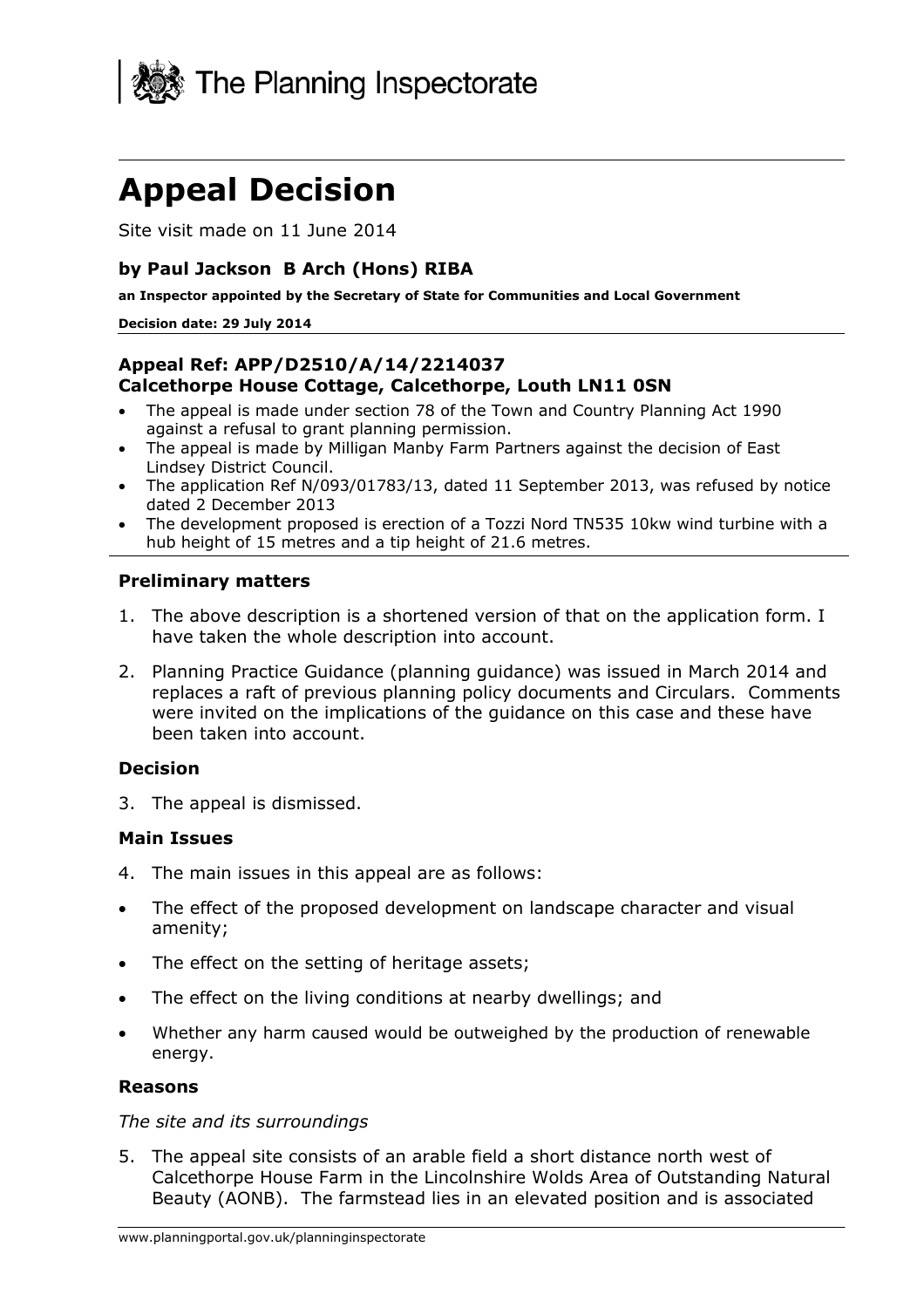with a copse of trees, making it a point of reference in the landscape visible from some distance, but particularly from the A631 road which runs past about 370 metres (m) to the north. It is also at a high point seen from the south from the Viking Way, a long distance trail that starts at Barton on Humber and ends in Oakham.

6. The surrounding landscape consists mostly of open arable fields typical of the northern end of the AONB. Far reaching views are available from the area towards Louth and the coast. Houses and farms are sparsely located.

## *Planning policy*

- 7. The development plan for the area consists of the saved policies of the East Lindsey Local Plan Alteration of 1999 (LP). A replacement Local Development Framework is in the course of preparation and a draft revised Core Strategy (CS) has been the subject of public consultation. The representations indicate that this is progressing but as it has not yet been examined in public, it cannot be given any significant weight. No CS policies have been referred to in the reasons for refusal but I have had regard to draft policies SP7, SP15 and SP19 referred to by the Council in its representations.
- 8. LP policy A4 seeks to protect the general amenities of people living near to new development. Policy A5 concerns the quality and design of development, advising that development will be permitted only, amongst other things, where its design does not detract from the distinctive character of the locality. The explanatory text says that the greatest attention will be paid to the design of development in statutorily designated areas such as the AONB. With respect to the AONB, LP policy C11 says in Part A that the Council will protect the natural beauty of the AONB by not permitting development which would harm the distinctive character, role or regional or local historic significance of the area or inhibit the quiet enjoyment of the AONB. Part B says that certain kinds of development will not be permitted in the AONB unless it is essential in the national or wider public interest and cannot be located elsewhere, such as exposed or 'skyline' development. As far as relevant to this application, small scale development will be permitted in the AONB if it does not harm the quiet enjoyment or the distinctive character of the AONB.
- 9. LP policy C2 is referred to in the reasons for refusal and concerns listed buildings. Development that affects the setting of a listed building will only be permitted where it preserves or enhances its special architectural or historic interest.
- 10. The National Planning Policy Framework of 2012 (the Framework) is a material consideration. Paragraph 115 says that great weight should be given to conserving landscape and scenic beauty in National Parks, the Broads and AONBs, which have the highest status of protection in relation to landscape and scenic beauty. Chapter 10 draws attention to the need to secure radical reductions in greenhouse gas emissions and providing resilience to the impacts of climate change, and supporting the delivery of renewable and low carbon energy; which paragraph 98 indicates should be approved<sup>1</sup> if its impacts are (or can be made) acceptable. Paragraph 132 says that when considering the impact of a proposed development on the significance of a designated heritage asset, great weight should be given to the asset's conservation. The more

<sup>1</sup> <sup>1</sup> Unless material considerations indicate otherwise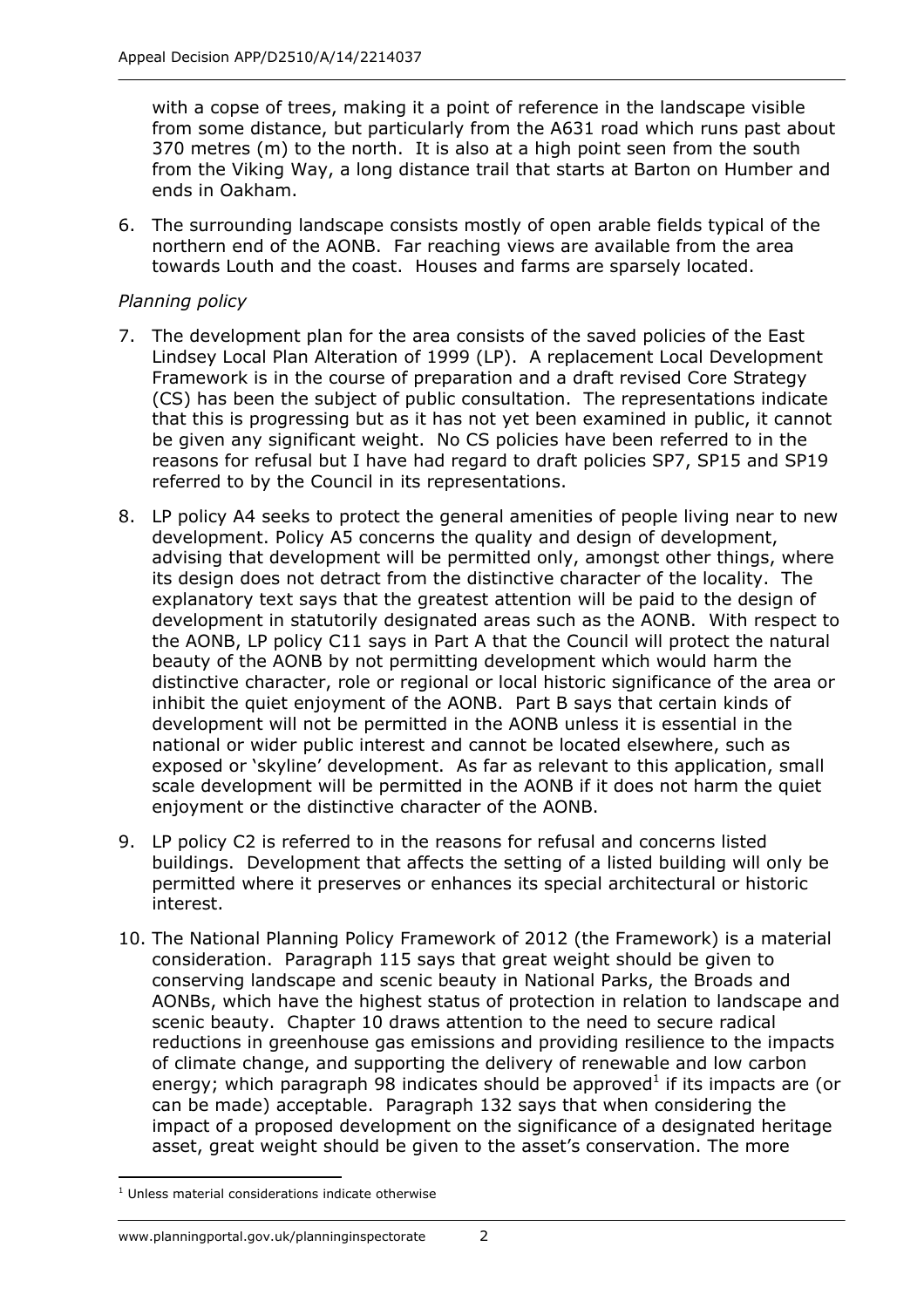important the asset, the greater the weight should be. Significance can be harmed or lost through alteration or destruction of the heritage asset or development within its setting. As heritage assets are irreplaceable, any harm or loss should require clear and convincing justification. Substantial harm to or loss of a grade II listed building, park or garden should be exceptional. Substantial harm to or loss of designated heritage assets of the highest significance, notably scheduled monuments, protected wreck sites, battlefields, grade I and II\* listed buildings, grade I and II\* registered parks and gardens, and World Heritage Sites, should be wholly exceptional.

- 11. The planning guidance says that the need for renewable or low carbon energy does not automatically override environmental protections; and local topography is an important factor in assessing whether wind turbines could have a damaging effect on landscape and that the impact can be as great in predominately flat landscapes as in hilly or mountainous areas. It also states that great care should be taken to ensure heritage assets are conserved in a manner appropriate to their significance, including the impact of proposals on views important to their setting; proposals in AONBs, and in areas close to them where there could be an adverse impact on the protected area, will need careful consideration; and protecting local amenity is an important consideration which should be given proper weight in planning decisions.
- 12. The planning guidance specifically states that as the significance of a heritage asset derives not only from its physical presence, but also from its setting, careful consideration should be given to the impact of wind turbines on such assets. Depending on their scale, design and prominence a wind turbine within the setting of a heritage asset may cause substantial harm to the significance of the asset.
- 13. I have also given significant weight to the Lincolnshire Wolds AONB Management Plan 2013-2018 which has been adopted by the Council and neighbouring Councils as well as the County Authority. This recognises the pressures for change within the AONB whilst maintaining the primary function of safeguarding its natural beauty. One policy particularly relevant to this application is PP7 which seeks to ensure a general presumption against wind energy schemes in any location which could cause significant and demonstrably detrimental effects on the natural beauty and intrinsic characteristics of the AONB.

## *The effect on landscape character and visual amenity*

- 14. The site lies within National Landscape Character Area Profile 43 *Lincolnshire Wolds* and Local Landscape Character Area (LCA) G3 *Hainton to Toynton All Saints Wolds Farmland* as defined by the East Lindsey District Landscape Character Assessment (ELLCA) of 2009. It is also close to G1 *Binbrook to Tetford Wolds Farmland.* The NCA profile notes that the visual impact of expanding renewable energy developments is one of the biggest pressures on the NCA because of the impacts on the long rural undisturbed rural views which are characteristic of the area.
- 15. The ELLCA for G3 notes several relevant key characteristics including elevated undulating landscape of ridges, wide and narrow valleys, plateaux and scarp. The appeal site is located in an area of plateau. Views to and from open hilltops and some uncluttered skylines are identified as well a very tranquil rural landscape with few detractors. Under 'Landscape sensitivity' the ELLCA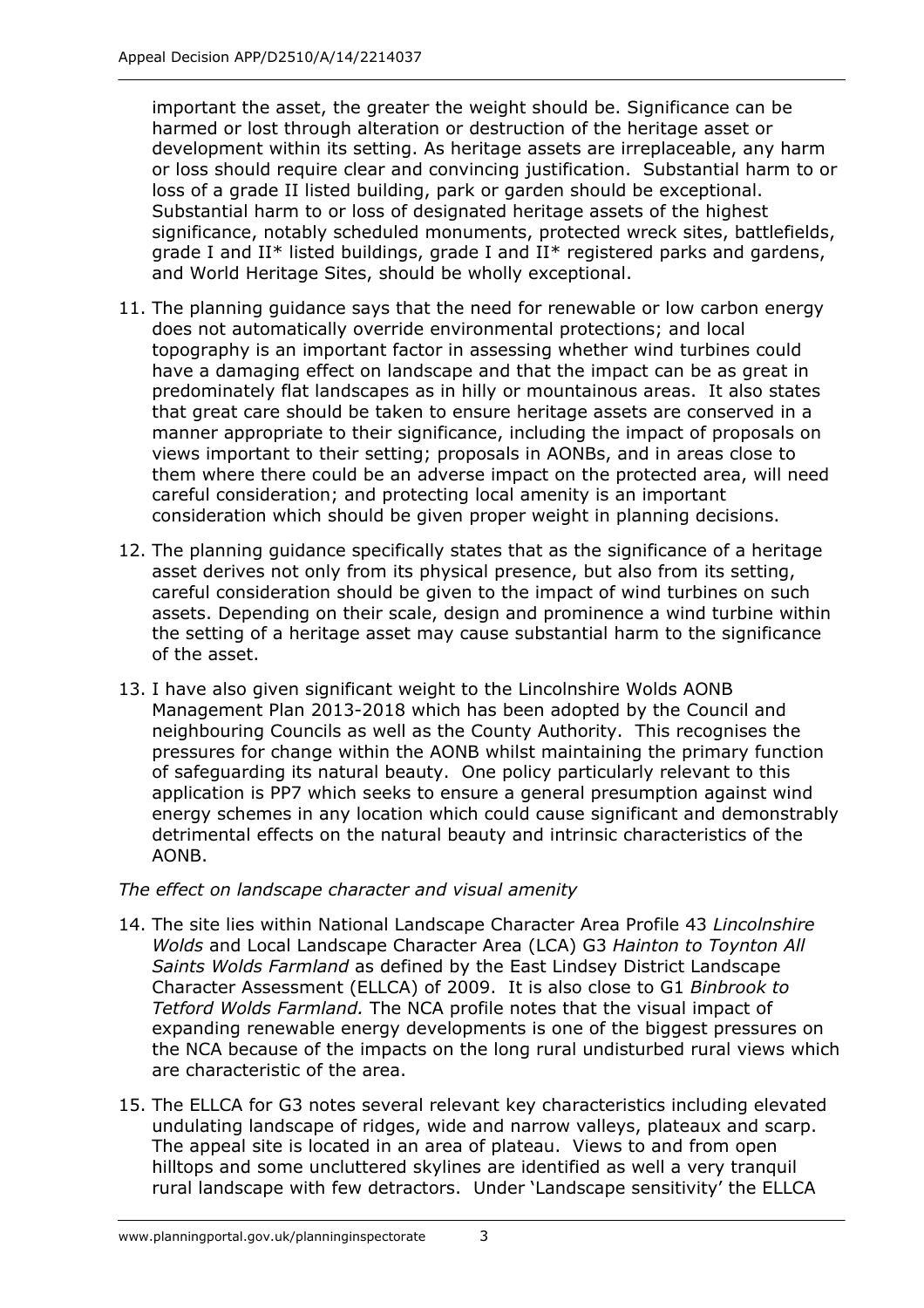advises that development on hill tops and along skylines should be avoided. A force for change identified in the ELLCA for G1 is windfarms visible in surrounding landscape character areas. These are mainly those visible towards the coast beyond Louth. However the likelihood that the appeal proposal would be visible from G1 is a material consideration.

- 16. The proposed turbine would be modest in size but would be sited in a very prominent position. Notwithstanding its modest size, it would be highly visible from the surrounding highly valued landscape and from the A631, from Kelstern Grange as well as the Viking Way long distance route. The moving blades and industrial appearance, even in galvanised finish, would be intrusive and would jar with the tranquil nature of the area and the ability to appreciate the distinctive character of the AONB in this locality which is notable for its open and unrestricted views; especially when illuminated in evening or morning sunlight. It would be particularly visible on the skyline seen from part of the Viking Way looking north. I note that the Ulceby Grange turbine, which the appellant advises is in a similar finish, is very noticeable seen against the sky in these conditions.
- 17. Moreover Calcethorpe House Farm and its accompanying trees form a strong defining element in the landscape on the top of a rise. The turbine would redefine this because of its prominent positioning and change the way in which the landscape is understood from 'distinctive farmstead' to 'farmstead with wind turbine'. As such it would undermine the unspoiled nature of this sensitive landscape and would conflict with the landscape and AONB protection aims of LP policies A4, A5 and C11 and emerging CS policies as well as the AONB protection objectives of the Framework and the AONB Management Plan.

## *The setting of heritage assets*

- 18. The ELLCA identifies heritage features including archaeological earthworks and medieval ruins as a key characteristic of the area. Near to the appeal site are the deserted medieval villages (DMVs) of East and West Wykeham, Calcethorpe and South Cadeby, which are on the route of the Viking Way. Some earthworks are visible on the ground and their locations are identified on maps. No heritage statement accompanied the application. In my opinion their heritage significance stems from an appreciation of the way in which human settlement has evolved on the Lincolnshire Wolds, emphasised by their close proximity to each other. The surrounding landscape forms their setting and contributes to their significance because it is part of the experience of visiting the assets and would have supported the inhabitants (though possibly with a very different appearance). Due to distance, the proposed turbine would change only a very small part of the various settings and there would be a variable degree of screening, dependant on the season. However the moving blades would draw the eye and would be a distracting element. The amount of harm would be low, in the context of other modern influences such as electricity poles, telecommunication masts and traffic on the A631.
- 19. With regard to the settings of listed buildings, it is important to record that in accordance with the duty set out in section 66 of the Planning (Listed Buildings and Conservation Areas) Act 1990 (LBCA), special regard needs to be paid to the desirability of preserving listed buildings or their settings or any features of special architectural or historic interest which they may possess. Special attention must also be given to the desirability of preserving or enhancing the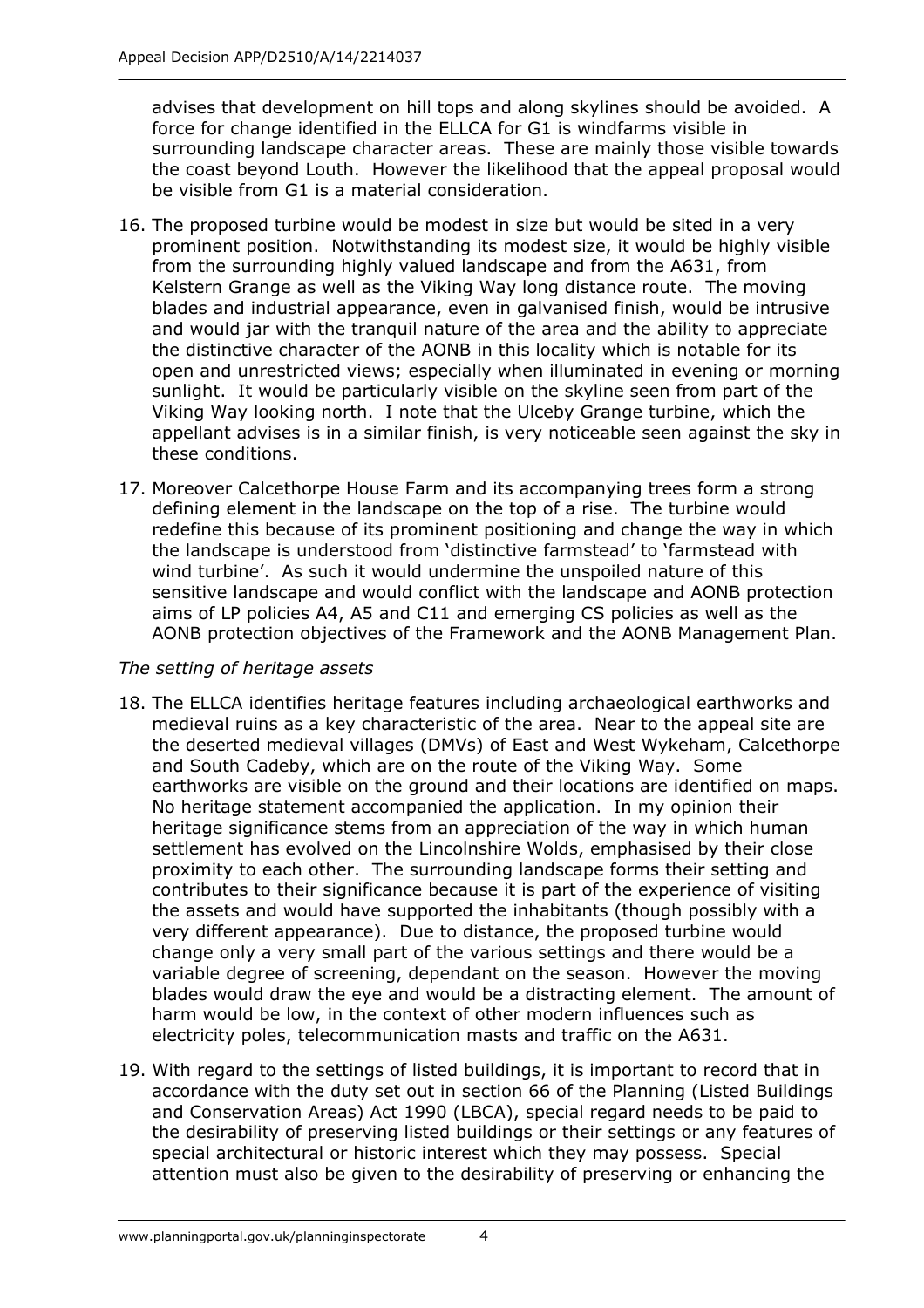character or appearance of conservation areas, as required by section 72(1) of the LBCA.

- 20. The Council identify the locations of listed buildings in a general sense but individual buildings are not identified. The appellant draws attention to the Grade II\* listed Church of St Faith 1.7 kilometres to the north east at Kelstern. However due to distance, vegetation screening and landform the proposed turbine would be very difficult to see from here. The church has its own graveyard which contributes most to the experience of its setting. There would be no impact of any significance.
- 21. A Grade II ruined church lies to the west in the DMV of East Wykeham. This is visible from the Viking Way along with the much larger Wykeham Hall. Insofar as the turbine would be part of the experience of travelling along the footpath shortly before or after the church, there would be an impact, but it would be less than substantial because of the distance and intervening vegetation.
- 22. I conclude that the impact on the settings of scheduled monuments and listed buildings would be of low significance and less than substantial. There would be a minor degree of conflict with LP policy C2 which needs to be placed into the balance.

## *Living conditions*

23. The Council is concerned about shadow flicker and noise. The appellant's later submissions persuade me that shadow flicker is unlikely to be a difficulty and in any case it can be dealt with by imposing a planning condition restricting operation of the turbine at certain times. As for noise, I am satisfied that the short condition suggested in ETSU-R-97<sup>2</sup>, the Government's preferred method of assessing wind turbine noise, would be sufficient to prevent unacceptable noise nuisance. There would be no conflict with the amenity protection objectives of LP policy A4 if such conditions were imposed.

### *Other matters*

24. I have taken into account all the other matters raised including the turbine granted permission at Ulceby Grange Farm in 2011, which is higher than that proposed in this scheme. However each proposal has to be considered on its own merits and that development is in a different part of the LCA and AONB.

## *Renewable energy benefits*

25. There is no let up in the Government's drive to increase the amount of renewable energy and no cap on the amount that may be generated. The proposed turbine would provide a substantial proportion of the energy needed by 4 houses and for processing grain on the farm. I do not doubt that the chosen turbine would be suitable for the appellant's needs but I give very little weight to assertions about the sustainability of the business and job security; continuing activity and employment may depend on many other factors apart from the supply of energy. Nevertheless the production of renewable energy and reduction in  $CO<sub>2</sub>$  are very significant factors in favour. However the limited benefits fall well short of compensating for the disadvantages to the landscape

<sup>-</sup><sup>2</sup> Government guidance set out in The Assessment and Rating of Noise from Wind Farms: Energy Technology Support Unit (ETSU) September 1996